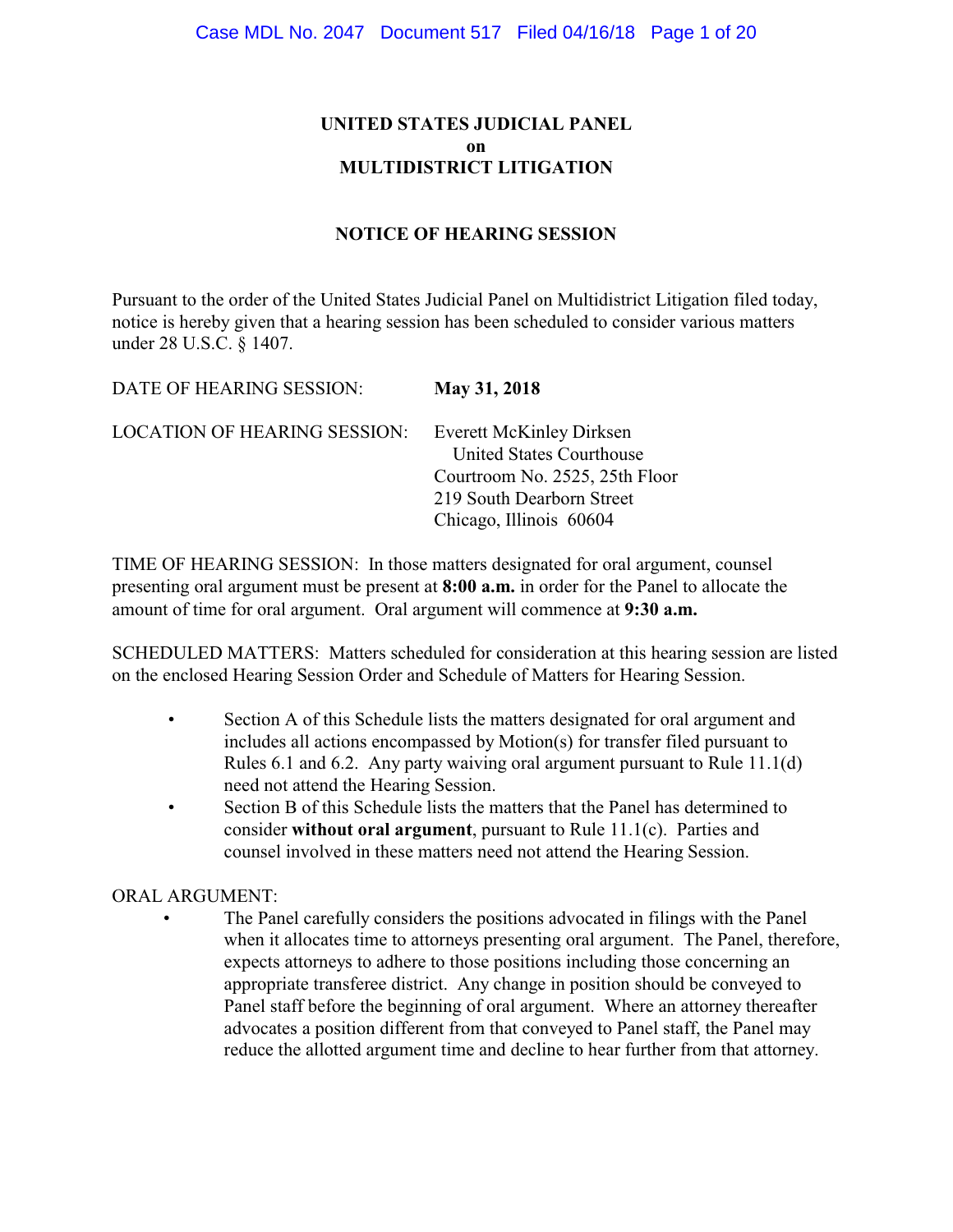$-2-$ 

• The Panel expects attorneys presenting oral argument to be prepared to discuss what steps they have taken to pursue alternatives to centralization including, but not limited to, engaging in informal coordination of discovery and scheduling, and seeking Section 1404 transfer of one or more of the subject cases.

For those matters listed on Section A of the Schedule, the "Notice of Presentation or Waiver of Oral Argument" must be filed in this office no later than **May 14, 2018.** The procedures governing Panel oral argument (Panel Rule 11.1) are attached. The Panel strictly adheres to these procedures.

FOR THE PANEL:

ferv<sup>'</sup>N. Lüthi

Clerk of the Panel

cc: Clerk, United States District for the Northern District of Illinois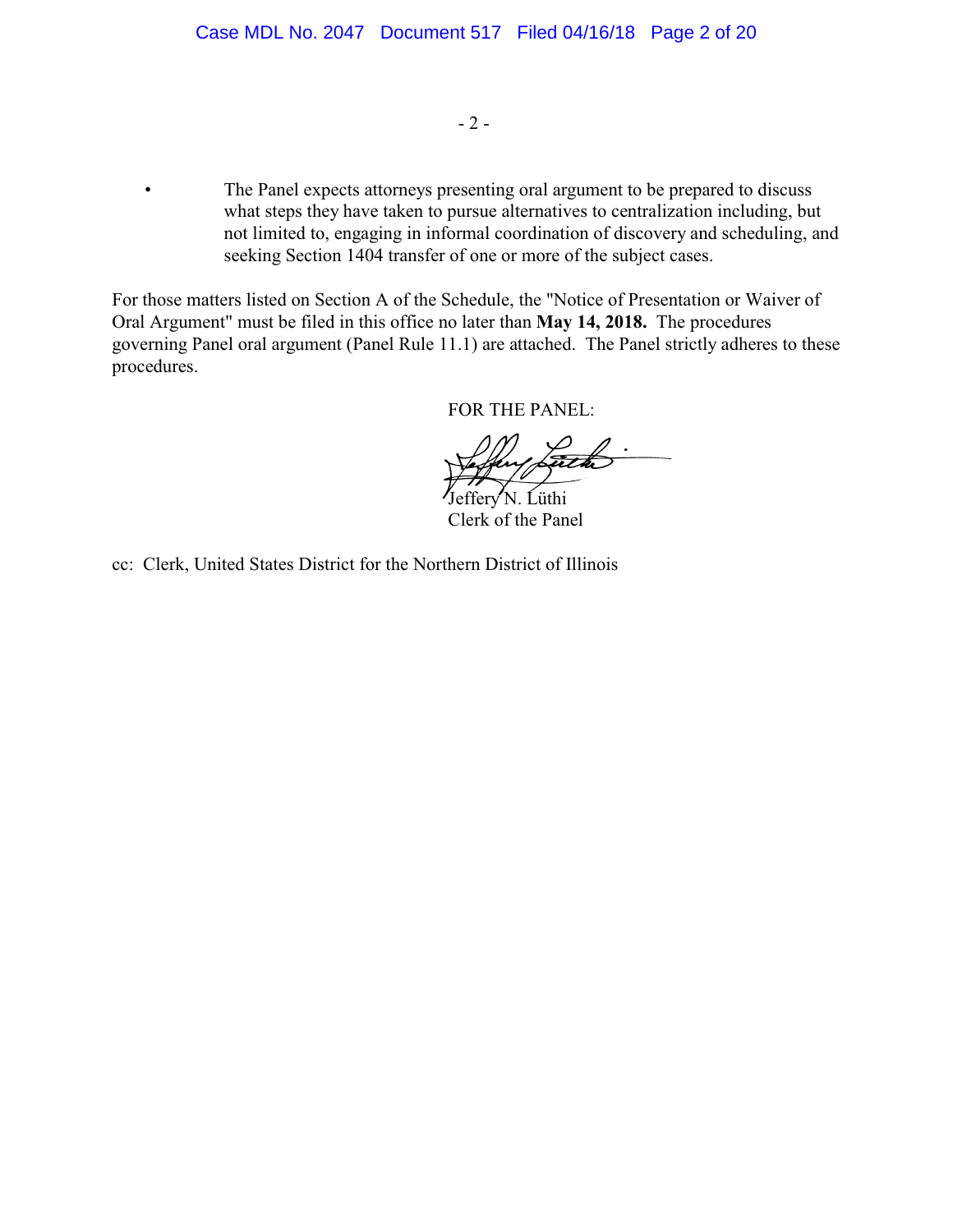#### UNITED STATES JUDICIAL PANEL on MULTIDISTRICT LITIGATION

#### **HEARING SESSION ORDER**

The Panel issues the following orders in connection with its next hearing session,

IT IS ORDERED that on May 31, 2018, the Panel will convene a hearing session in Chicago, Illinois, to consider the matters on the attached Schedule under 28 U.S.C. § 1407.

IT IS FURTHER ORDERED that the Panel may, on its own initiative, consider transfer of any or all of the actions in those matters to any district or districts.

IT IS FURTHER ORDERED that the Panel will hear oral argument on the matters listed on Section A of the attached Schedule, unless the parties waive oral argument or unless the Panel later decides to dispense with oral argument pursuant to Panel Rule 11.1(c).

IT IS FURTHER ORDERED that the Panel will consider without oral argument the matters listed on Section B of the attached Schedule pursuant to Panel Rule 11.1(c). The Panel reserves the prerogative, on any basis including submissions of parties pursuant to Panel Rule 11.1(b), to designate any of those matters for oral argument.

IT IS FURTHER ORDERED that the Clerk of the Judicial Panel on Multidistrict Litigation shall direct notice of this hearing session to counsel for all parties involved in the matters on the attached Schedule.

PANEL ON MULTIDISTRICT LITIGATION

\_\_\_\_\_\_\_\_\_\_\_\_\_\_\_\_\_\_\_\_\_\_\_\_\_\_\_\_\_\_\_\_\_

 Sarah S. Vance Chair

Marjorie O. Rendell Charles R. Breyer Lewis A. Kaplan Ellen Segal Huvelle R. David Proctor Catherine D. Perry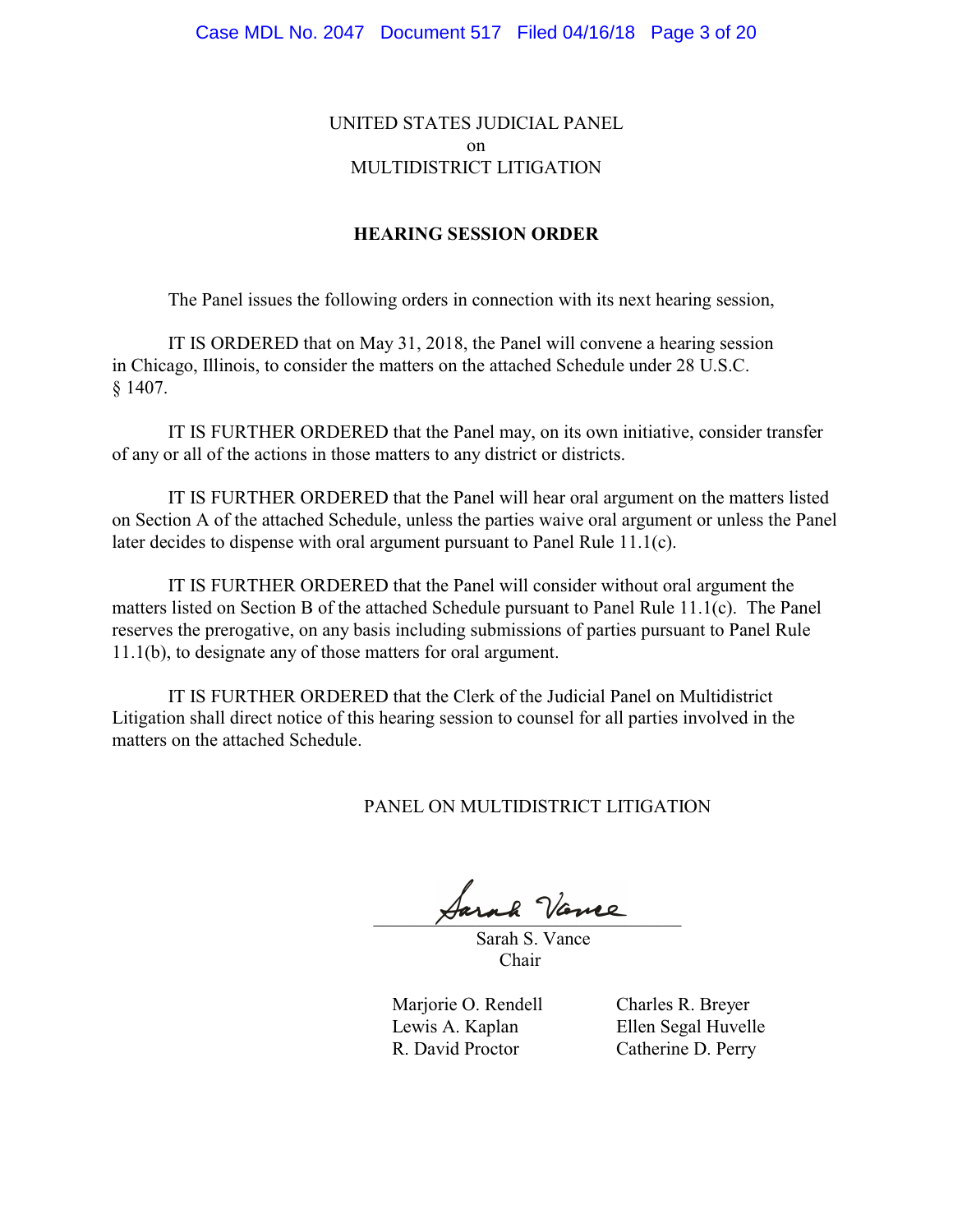#### SCHEDULE OF MATTERS FOR HEARING SESSION May 31, 2018  $-$  Chicago, Illinois

#### **SECTION A MATTERS DESIGNATED FOR ORAL ARGUMENT**

(This schedule contains only those civil actions listed in the Schedule(s) of Actions submitted with the docketed motion(s) for transfer. See Panel Rules 6.1 and 6.2. In the event these dockets are centralized, other actions of which the Panel has been informed may be subject to transfer pursuant to Panel Rule 7.1.)

#### MDL No. 2833 ! **IN RE: FEDLOAN STUDENT LOAN SERVICING LITIGATION**

Motion of plaintiffs Adam Morris, et al., to transfer the following actions to the United States District Court for the Eastern District of Pennsylvania:

#### Northern District of Illinois

ROCKWELL, ET AL. v. PENNSYLVANIA HIGHER EDUCATION ASSISTANCE AGENCY, C.A. No. 1:18-00367

Northern District of Ohio

FORD, ET AL. v. PENNSYLVANIA HIGHER EDUCATION ASSISTANCE AGENCY, ET AL., C.A. No. 5:17-00049

Eastern District of Pennsylvania

MORRIS, ET AL. v. PENNSYLVANIA HIGHER EDUCATION ASSISTANCE AGENCY, C.A. No. 2:18-00031 CLANCY v. PENNSYLVANIA HIGHER EDUCATION ASSISTANCE AGENCY,  $C.A. No. 2:18-00753$ 

Middle District of Pennsylvania

SALVATORE v. PENNSYLVANIA HIGHER EDUCATION ASSISTANCE AGENCY, C.A. No. 1:17-00385 GALLAGHER v. PENNSYLVANIA HIGHER EDUCATION ASSISTANCE AGENCY, C.A. No. 1:17-02416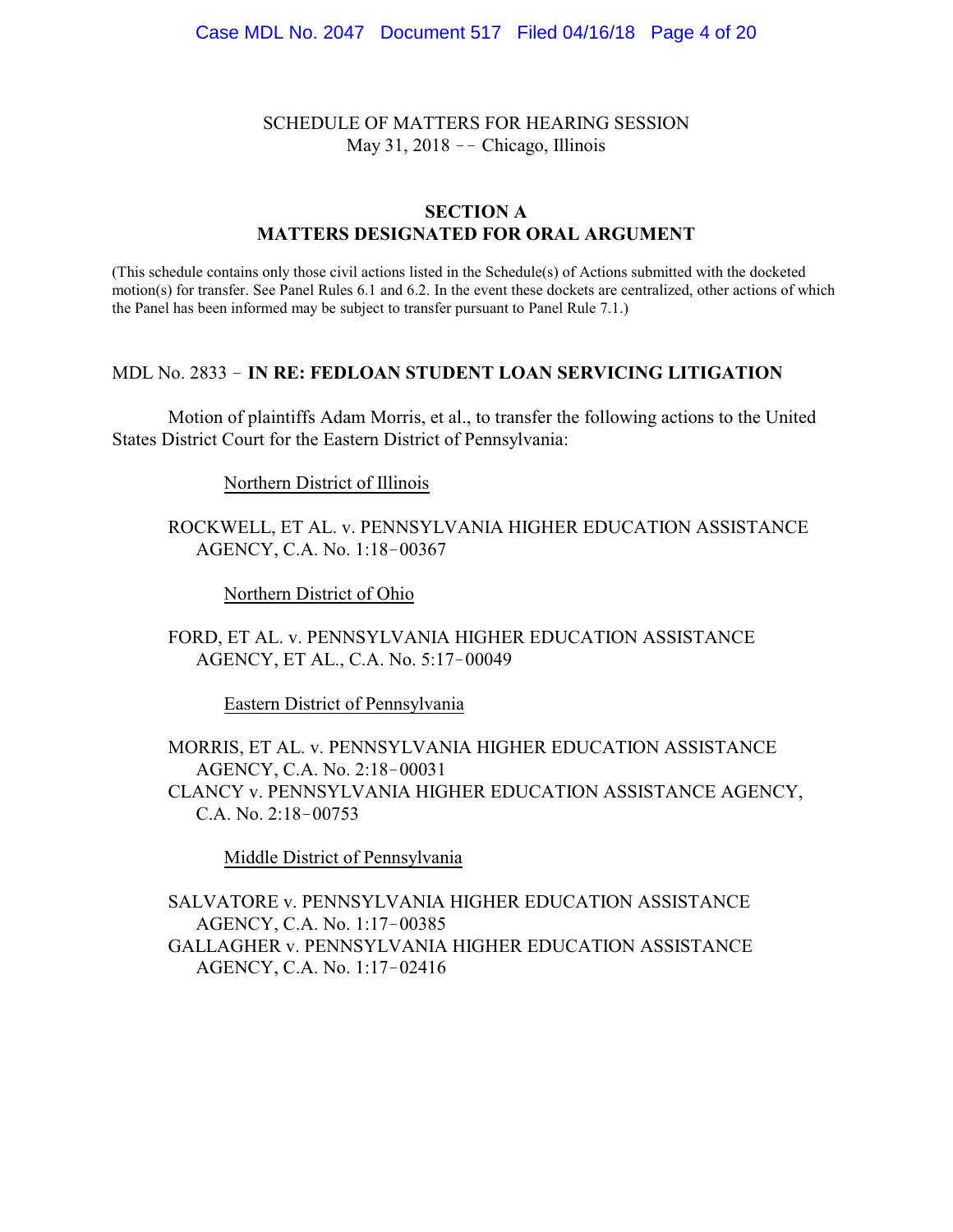# MDL No. 2834 ! **IN RE: PERSONALWEB TECHNOLOGIES, LLC, AND LEVEL 3 COMMUNICATIONS, LLC, PATENT LITIGATION**

Motion of plaintiffs Personal Web Technologies, LLC, et al., to transfer the following actions to the United States District Court for the Northern District of California:

Northern District of California

|                           | PERSONALWEB TECHNOLOGIES, LLC, ET AL. v. AIRBNB, INC.,        |
|---------------------------|---------------------------------------------------------------|
| C.A. No. 5:18-00149       |                                                               |
|                           | PERSONALWEB TECHNOLOGIES, LLC, ET AL. v. AMICUS FTW, INC.,    |
| C.A. No. 5:18-00150       |                                                               |
|                           | PERSONALWEB TECHNOLOGIES, LLC, ET AL. v. ATLASSIAN, INC.,     |
| C.A. No. $5:18-00154$     |                                                               |
|                           | PERSONALWEB TECHNOLOGIES, LLC, ET AL. v. CLOUD 66, INC.,      |
| C.A. No. 5:18-00155       |                                                               |
|                           | PERSONALWEB TECHNOLOGIES, LLC, ET AL. v. CUREBIT, INC.,       |
| C.A. No. $5:18-00156$     |                                                               |
|                           | PERSONALWEB TECHNOLOGIES, LLC, ET AL. v. DOXIMITY, INC.,      |
| C.A. No. 5:18-00157       |                                                               |
|                           | PERSONALWEB TECHNOLOGIES, LLC, ET AL. v. FANDOR, INC.,        |
| C.A. No. 5:18-00159       |                                                               |
|                           | PERSONALWEB TECHNOLOGIES, LLC, ET AL. v. GOLDBELY, INC.,      |
| C.A. No. 5:18-00160       |                                                               |
|                           | PERSONALWEB TECHNOLOGIES, LLC, ET AL. v. GOPRO, INC.,         |
| C.A. No. 5:18-00161       |                                                               |
|                           | PERSONALWEB TECHNOLOGIES, LLC, ET AL. v. HEROKU, INC.,        |
| C.A. No. 5:18-00162       |                                                               |
|                           | PERSONALWEB TECHNOLOGIES, LLC, ET AL. v. LEAP MOTION, INC.,   |
| C.A. No. $5:18-00163$     |                                                               |
|                           | PERSONALWEB TECHNOLOGIES, LLC, ET AL. v. MELIAN LABS, INC.,   |
| C.A. No. $5:18-00165$     |                                                               |
|                           | PERSONALWEB TECHNOLOGIES, LLC, ET AL. v. MYFITNESSPAL, INC.,  |
| C.A. No. 5:18-00166       |                                                               |
|                           | PERSONALWEB TECHNOLOGIES, LLC, ET AL. v. QUOTIENT TECHNOLOGY, |
| INC., C.A. No. 5:18-00169 |                                                               |
|                           | PERSONALWEB TECHNOLOGIES, LLC, ET AL. v. REDDIT, INC.,        |
| C.A. No. 5:18-00170       |                                                               |
|                           | PERSONALWEB TECHNOLOGIES, LLC, ET AL. v. ROBLOX CORPORATION,  |
| C.A. No. $5:18-00171$     |                                                               |
|                           | PERSONALWEB TECHNOLOGIES, LLC, ET AL. v. STITCHFIX, INC.,     |
| C.A. No. 5:18-00173       |                                                               |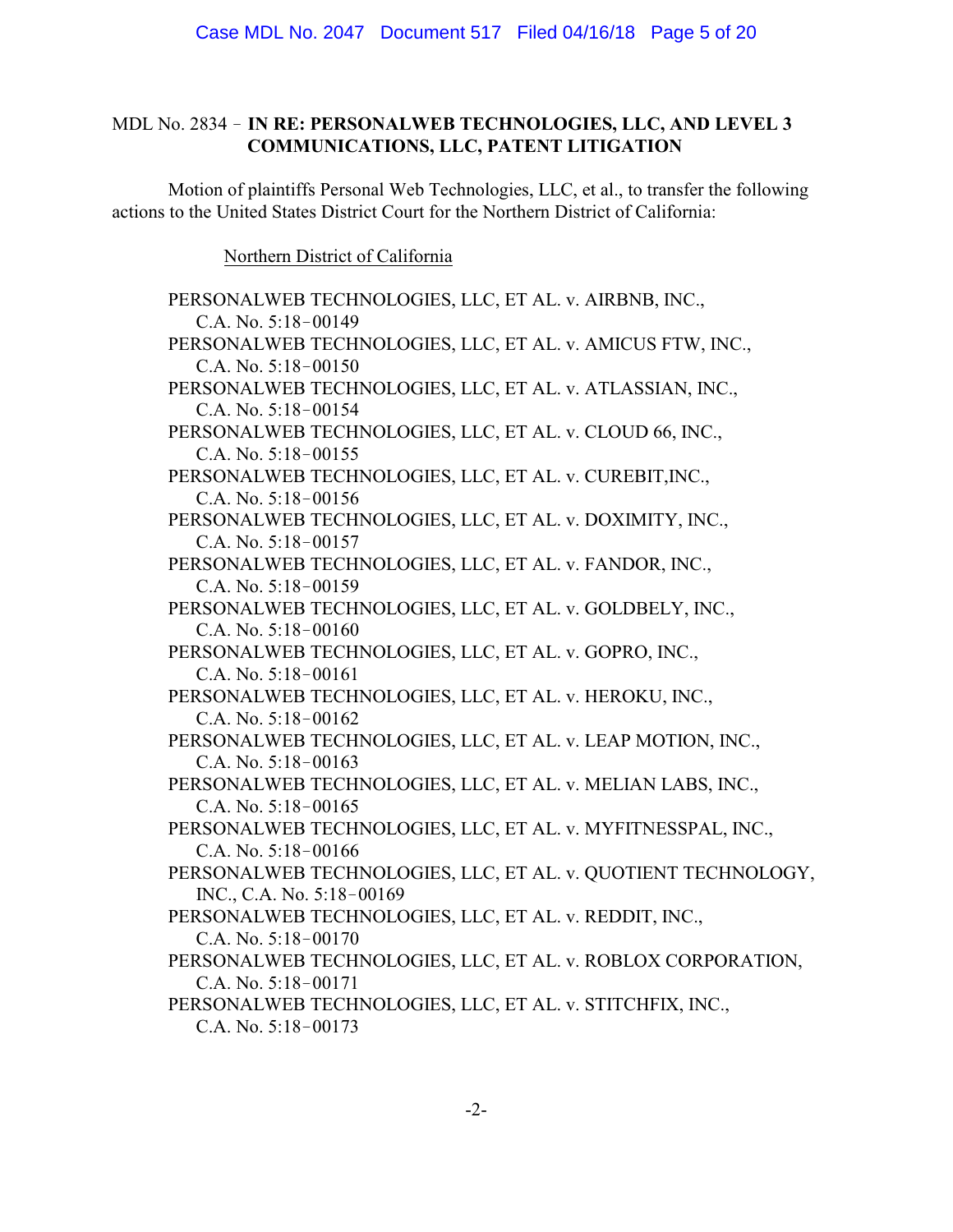PERSONALWEB TECHNOLOGIES, LLC, ET AL. v. STUMBLEUPON, INC., C.A. No. 5:18-00174 PERSONALWEB TECHNOLOGIES, LLC, ET AL. v. TEESPRING, INC., C.A. No.  $5:18-00175$ PERSONALWEB TECHNOLOGIES, LLC, ET AL. v. TOPHATTER, INC., C.A. No.  $5:18-00176$ PERSONALWEB TECHNOLOGIES, LLC, ET AL. v. VENMO, INC., C.A. No.  $5:18-00177$ PERSONALWEB TECHNOLOGIES, LLC, ET AL. v. WEBFLOW, INC., C.A. No.  $5:18-00178$ PERSONALWEB TECHNOLOGIES, LLC, ET AL. v. SQUARE, INC., C.A. No. 5:18-00183 PERSONALWEB TECHNOLOGIES, LLC, ET AL. v. VEND, INC., ET AL., C.A. No.  $5:18-00196$ PERSONALWEB TECHNOLOGIES, LLC, ET AL. v. MERKLE, INC., C.A. No. 5:18-00409 AMAZON.COM, INC., ET AL. v. PERSONAL WEB TECHNOLOGIES, LLC, ET AL., C.A. No. 5:18-00767

District of Delaware

PERSONAL WEB TECHNOLOGIES, LLC, ET AL. v. CAPTERRA, INC.,  $C.A. No. 1:18-00133$ PERSONAL WEB TECHNOLOGIES, LLC, ET AL. v. KARMA MOBILITY INC., C.A. No.  $1:18-00134$ PERSONAL WEB TECHNOLOGIES, LLC, ET AL. v. .LIVECHAT SOFTWARE SA, ET AL., C.A. No. 1:18-00135 PERSONAL WEB TECHNOLOGIES, LLC, ET AL. v. MATCH GROUP, LLC, ET AL., C.A. No. 1:18-00136 PERSONAL WEB TECHNOLOGIES, LLC, ET AL. v. WEDDINGWIRE, INC., C.A. No.  $1:18-00137$ 

Eastern District of New York

PERSONALWEB TECHNOLOGIES, LLC, ET AL. v. ATLAS OBSCURA, INC., C.A. No.  $1:18-00164$ 

PERSONALWEB TECHNOLOGIES, LLC, ET AL. v. KICKSTARTER, PBC, C.A. No.  $1:18-00206$ 

PERSONALWEB TECHNOLOGIES, LLC, ET AL. v. CLOUD WARMER INC., C.A. No.  $2:18-00205$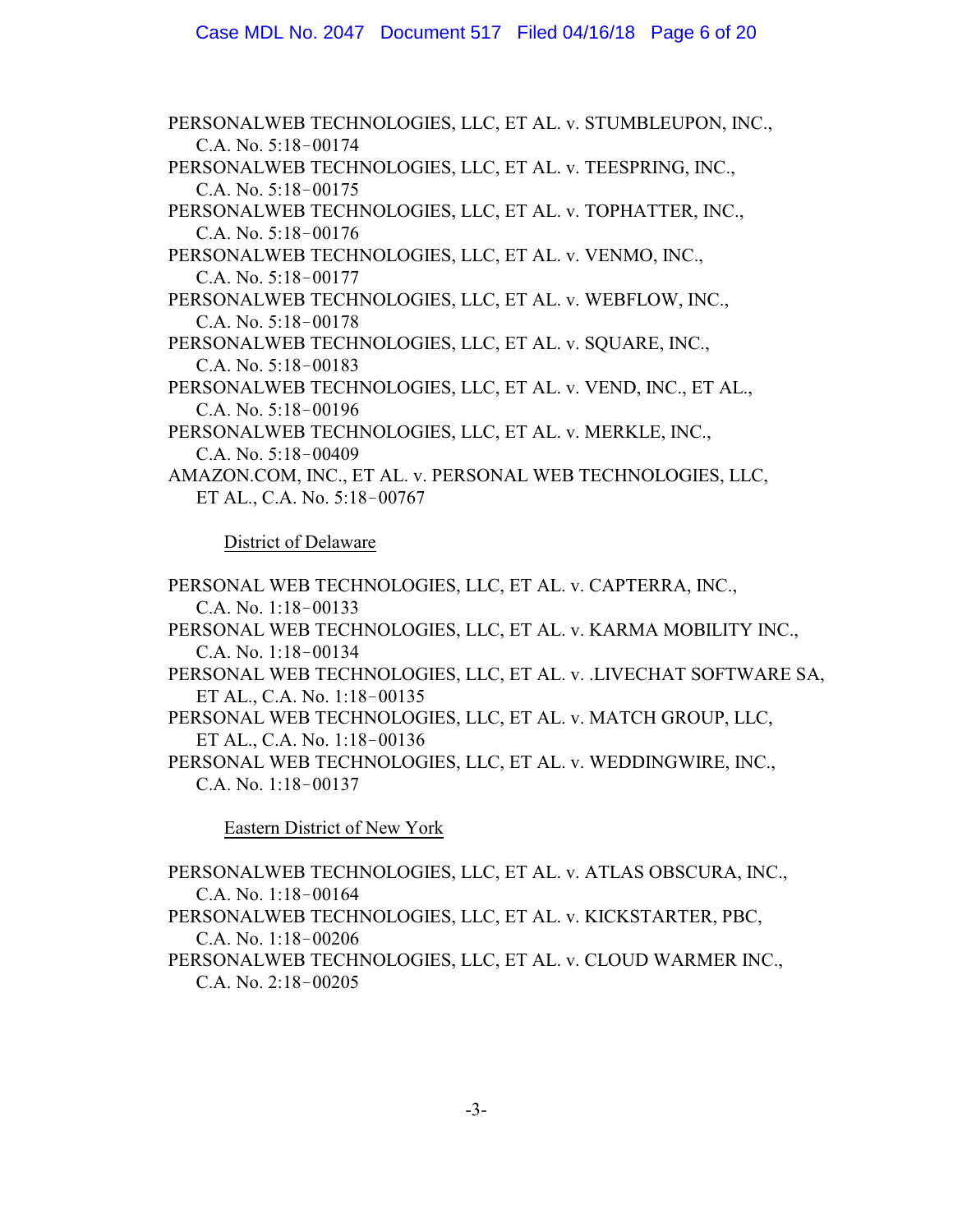Southern District of New York

PERSONALWEB TECHNOLOGIES, LLC, ET AL. v. BDG MEDIA, INC., ET AL., C.A. No. 1:18-00212 PERSONALWEB TECHNOLOGIES, LLC, ET AL. v. BITLY, INC., C.A. No.  $1:18-00216$ PERSONALWEB TECHNOLOGIES, LLC, ET AL. v. BLUE APRON, LLC, C.A. No. 1:18-00217 PERSONALWEB TECHNOLOGIES, LLC, ET AL. v. CENTAUR MEDIA USA, INC., ET AL., C.A. No. 1:18-00219 PERSONALWEB TECHNOLOGIES, LLC, ET AL. v. FAB COMMERCE & DESIGN, INC., C.A. No. 1:18-00220 PERSONALWEB TECHNOLOGIES, LLC, ET AL. v. FOOD52, INC., C.A. No. 1:18-00222 PERSONALWEB TECHNOLOGIES, LLC, ET AL. v. PANJIVA, INC., C.A. No. 1:18-00223 PERSONALWEB TECHNOLOGIES, LLC, ET AL. v. GROUP NINE MEDIA, INC., ET AL., C.A. No. 1:18-00268 PERSONALWEB TECHNOLOGIES, LLC, ET AL. v. FANDUEL, INC., ET AL., C.A. No. 1:18-00269 PERSONALWEB TECHNOLOGIES, LLC, ET AL. v. ROCKETHUB, INC., ET AL., C.A. No.  $1:18-00271$ PERSONALWEB TECHNOLOGIES, LLC, ET AL. v. SPONGECELL, INC., C.A. No.  $1:18-00272$ 

Eastern District of Texas

PERSONALWEB TECHNOLOGIES, LLC, ET AL. v. YOTPO LTD, C.A. No.  $4:18-00045$ 

PERSONALWEB TECHNOLOGIES, LLC, ET AL. v. LESSON NINE GMBH, C.A. No.  $4:18-00046$ 

PERSONALWEB TECHNOLOGIES, LLC, ET AL. v. FIVERR INTERNATIONAL LTD., C.A. No.  $4:18-00047$ 

PERSONALWEB TECHNOLOGIES, LLC, ET AL. v. MWM MY WEDDING MATCH LTD., C.A. No. 4:18-00049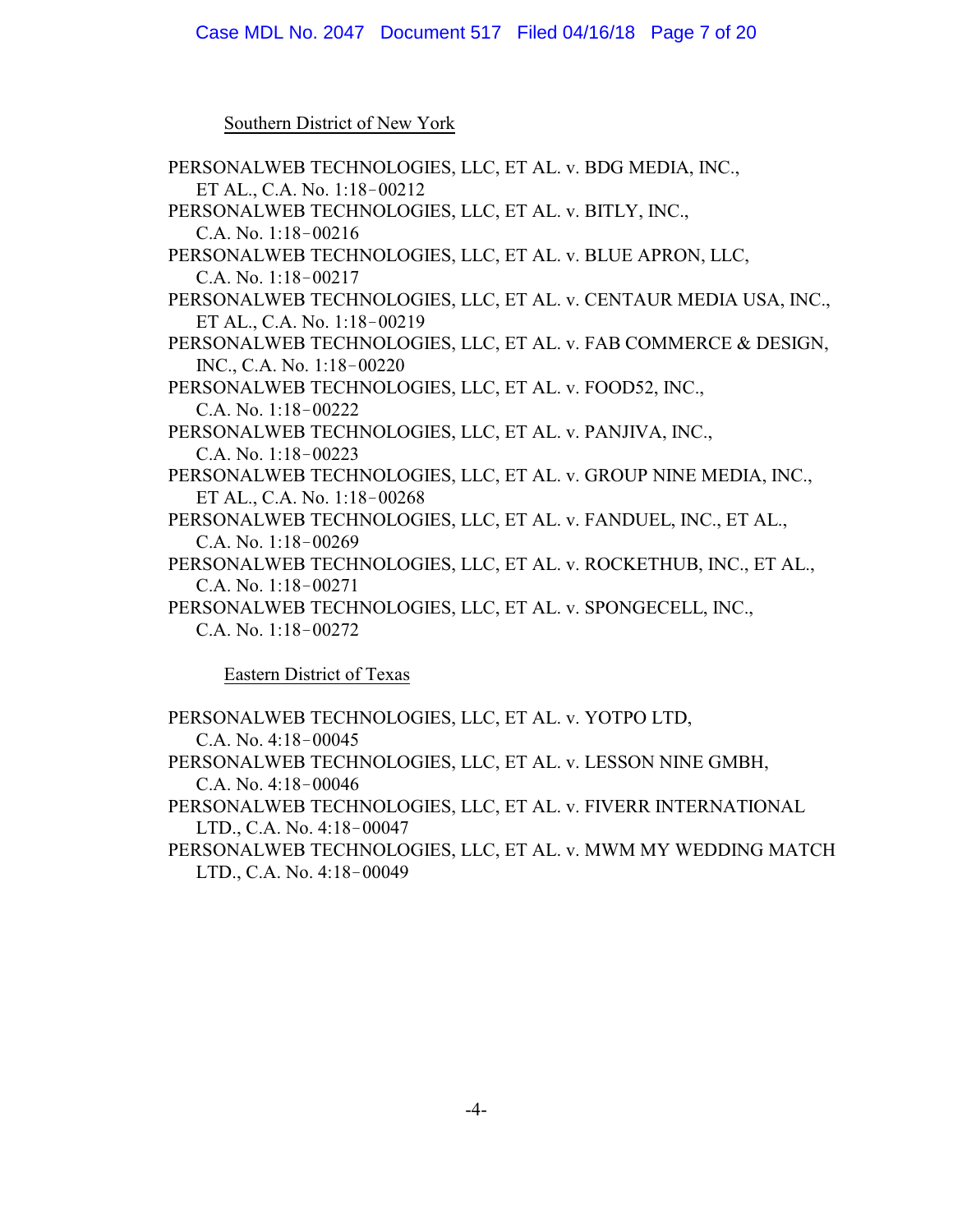## MDL No. 2835 ! **IN RE: IRON OAK TECHNOLOGIES, LLC, PATENT LITIGATION**

Motion of plaintiff Microsoft Corporation to transfer the following actions to the United States District Court for the Northern District of Texas:

District of Delaware

IRON OAK TECHNOLOGIES, LLC v. LENOVO (UNITED STATES), INC., ET AL., C.A. No.  $1:17-01153$ 

Eastern District of Texas

IRON OAK TECHNOLOGIES, LLC v. HUAWEI DEVICE USA, INC., ET AL., C.A. No.  $2:17-00744$ 

Northern District of Texas

IRON OAK TECHNOLOGIES, LLC v. FUJITSU AMERICA, INC., ET AL., C.A. No.  $3:16-03319$ IRON OAK TECHNOLOGIES, LLC v. TOSHIBA AMERICA, INC., ET AL., C.A. No.  $3:16-03320$ IRON OAK TECHNOLOGIES, LLC v. ASUS COMPUTER INTERNATIONAL, ET AL., C.A. No. 3:16-03322 IRON OAK TECHNOLOGIES, LLC v. SAMSUNG ELECTRONICS AMERICA, INC., ET AL., C.A. No. 3:17-01259 IRON OAK TECHNOLOGIES, LLC v. SHARP ELECTRONICS CORPORATION, ET AL., C.A. No. 3:17-02699 IRON OAK TECHNOLOGIES, LLC v. ZTE CORPORATION, ET AL.,  $C.A. No. 3:17-03112$ MICROSOFT CORPORATION v. IRON OAK TECHNOLOGIES, LLC, C.A. No. 3:18-00222

Western District of Texas

IRON OAK TECHNOLOGIES, LLC v. DELL INC., C.A. No. 1:17-00999 IRON OAK TECHNOLOGIES, LLC v. HP INC., C.A. No. 1:17-01068 IRON OAK TECHNOLOGIES, LLC v. ACER AMERICA CORPORATION, ET AL., C.A. No.  $6:17-00143$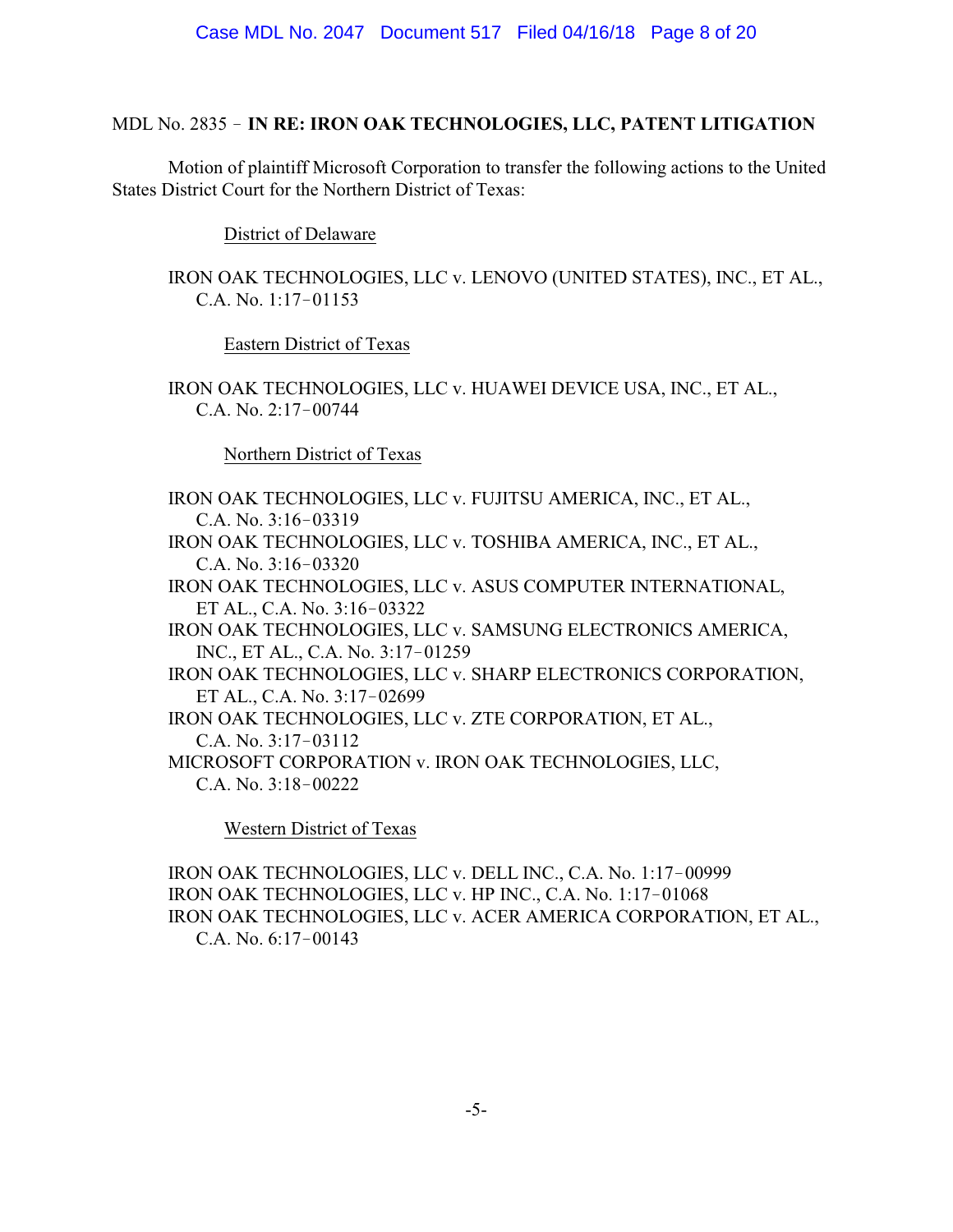#### MDL No. 2836 ! **IN RE: ZETIA (EZETIMIBE) ANTITRUST LITIGATION**

Motion of plaintiffs UFCW Local 1500 Welfare Fund and Philadelphia Federation of Teachers Health and Welfare Fund to transfer the following actions to the United States District Court for the Eastern District of New York:

Eastern District of New York

UFCW LOCAL 1500 WELFARE FUND v. MERCK & CO., INC., ET AL., C.A. No.  $1:18-00763$ PHILADELPHIA FEDERATION OF TEACHERS HEALTH AND WELFARE FUND v. MERCK & CO., INC., ET AL., C.A. No. 1:18-01216

Eastern District of Virginia

FWK HOLDINGS, LLC v. MERCK & CO., INC., ET AL., C.A. No. 2:18-00023 FRATERNAL ORDER OF POLICE, MIAMI LODGE 20, INSURANCE TRUST FUND v. MERCK & CO., INC., ET AL., C.A. No. 2:18-00035 CESAR CASTILLO, INC. v. MERCK & CO., INC., ET AL., C.A. No. 2:18-00039 ROCHESTER DRUG COOPERATIVE, INC. v. MERCK & CO., INC., ET AL., C.A. No.  $2:18-00071$ SERGEANTS BENEVOLENT ASSOCIATION HEALTH & WELFARE FUND v. MERCK & CO., INC., ET AL., C.A. No. 2:18-00108

### MDL No. 2838 ! **IN RE: BROILER CHICKEN GROWER ANTITRUST LITIGATION**

Motion of plaintiffs Haff Poultry, Inc., et al., to transfer the following actions to the United States District Court for the Eastern District of Oklahoma:

Eastern District of North Carolina

HAFF POULTRY, INC., ET AL. v. KOCH FOODS, INC., ET AL., C.A. No.  $7:18-00031$ 

Eastern District of Oklahoma

HAFF POULTRY, INC., ET AL. v. TYSON FOODS, INC., ET AL., C.A. No.  $6:17-00033$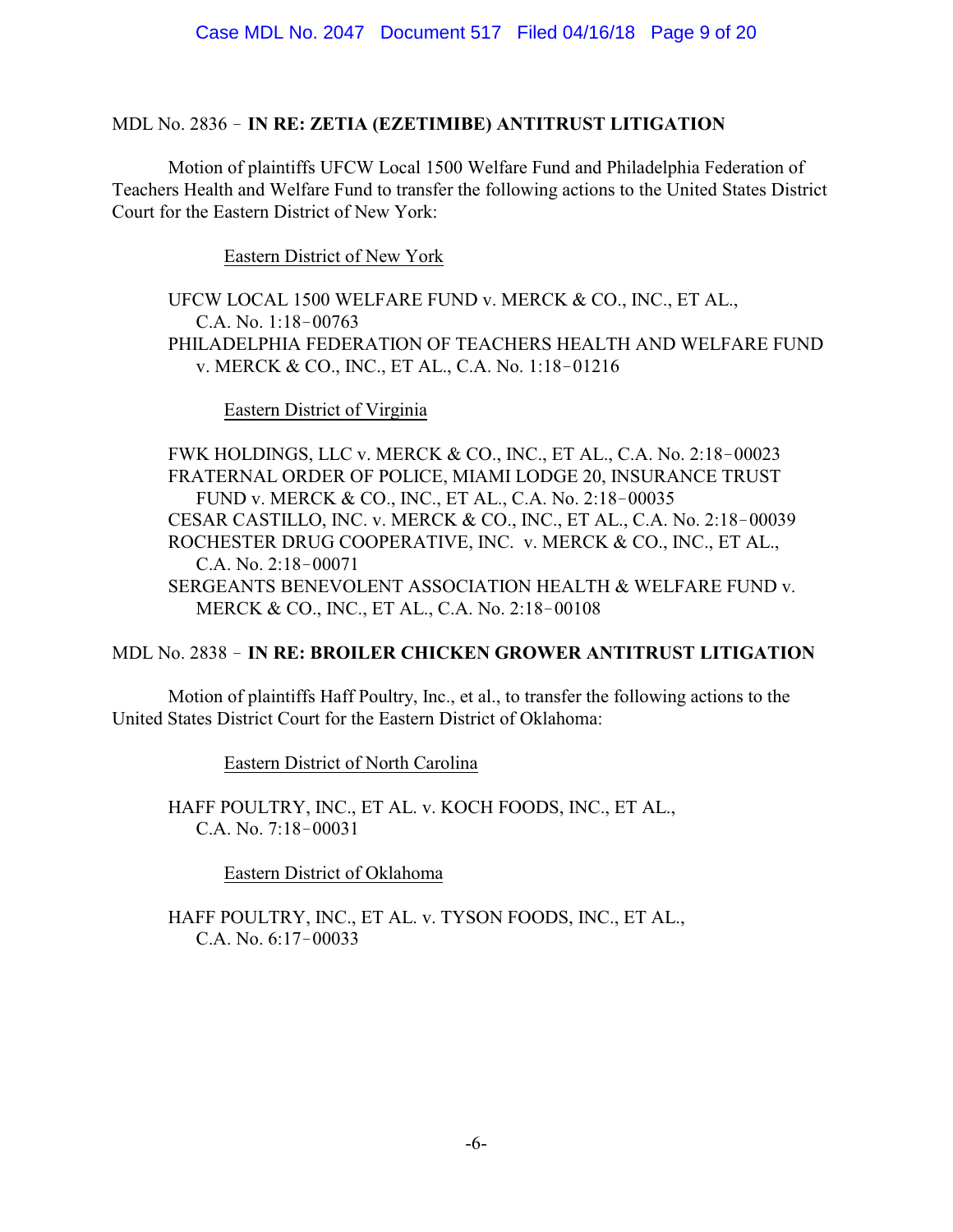### MDL No. 2839 ! **IN RE: LURASIDONE PATENT LITIGATION**

Motion of plaintiffs Sumitomo Dainippon Pharma Co., Ltd., et al., to transfer the following actions to the United States District Court for the District of New Jersey:

District of Delaware

SUMITOMO DAINIPPON PHARMA CO., LTD., ET AL. v. AMNEAL PHARMACEUTICALS, LLC, C.A. No. 1:18-00256 SUMITOMO DAINIPPON PHARMA CO., LTD., ET AL. v. FIRST TIME US GENERICS, LLC, C.A. No. 1:18-00369

District of New Jersey

SUMITOMO DAINIPPON PHARMA CO., LTD., ET AL. v. EMCURE PHARMACEUTICALS LTD., C.A. No. 2:18-02065 SUMITOMO DAINIPPON PHARMA CO., LTD., ET AL. v. AUROBINDO PHARMA LTD., ET AL., C.A. No. 2:18-02620

Eastern District of New York

### SUMITOMO DAINIPPON PHARMA CO., LTD., ET AL. v. INVAGEN PHARMACEUTICALS INC., C.A. No. 1:18-01444

Middle District of North Carolina

#### SUMITOMO DAINIPPON PHARMA CO., LTD., ET AL. v. ACCORD HEALTHCARE, INC., C.A. No. 1:18-00185

### MDL No. 2840 ! **IN RE: COMERICA BANK WOODBRIDGE INVESTMENT LITIGATION**

Motion of plaintiffs Mark Baker, et al., to transfer the following actions to the United States District Court for the Southern District of Florida:

Central District of California

JAY BEYNON FAMILY TRUSTED DTD 10/23/1998, ET AL. v. COMERICA BANK, C.A. No. 2:18-00103 PRINCE, ET AL. v. COMERICA BANK, C.A. No. 2:18-00430 LANDMAN, ET AL. v. COMERICA BANK, C.A. No. 2:18-00471 GORDON, ET AL. v. COMERICA BANK, ET AL., C.A. No. 2:18-01298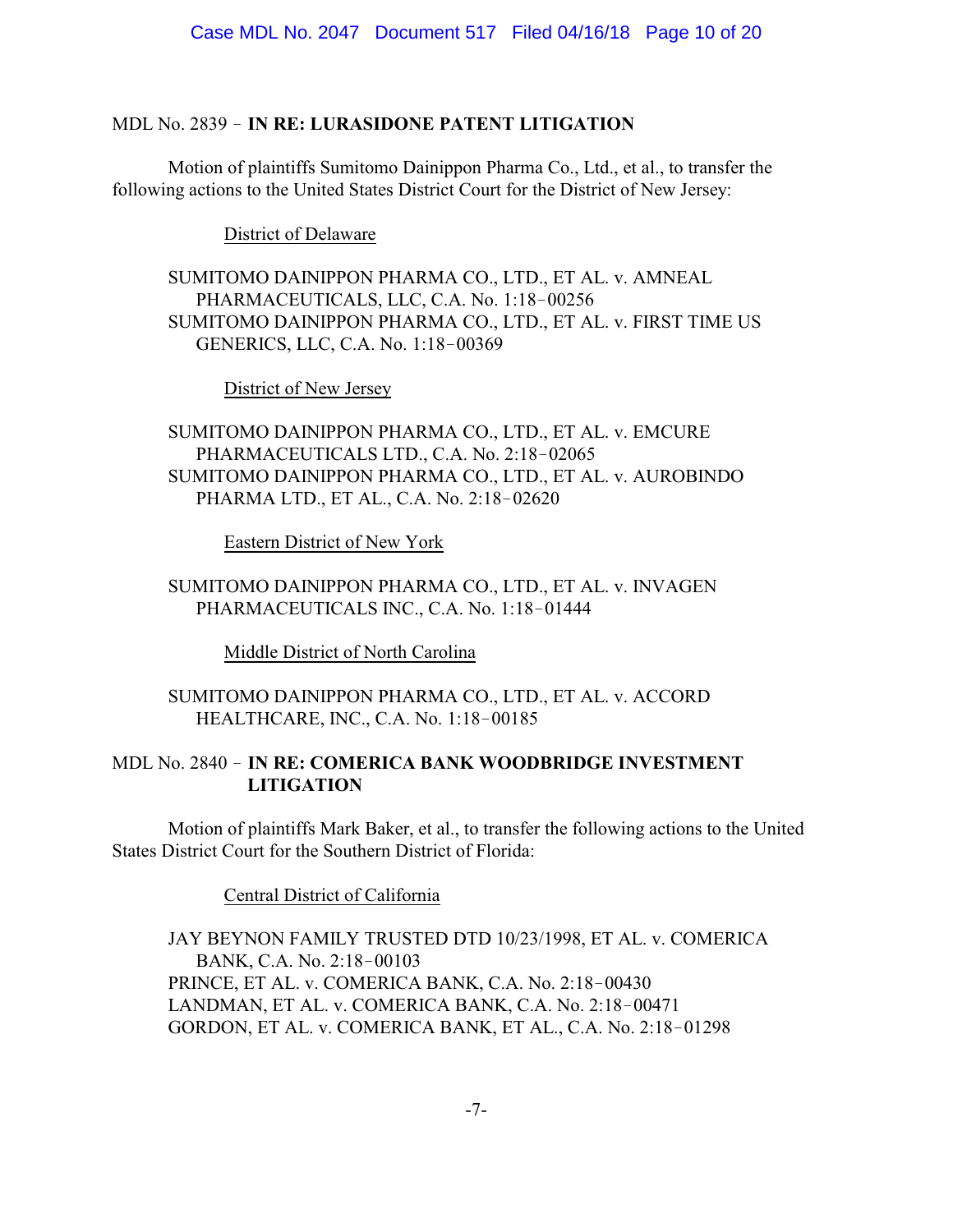#### Southern District of Florida

#### BAKER, ET AL. v. COMERICA BANK, C.A. No. 0:18-60524

### MDL No. 2841 ! **IN RE: MONAT HAIR CARE PRODUCTS MARKETING, SALES PRACTICES AND PRODUCTS LIABILITY LITIGATION**

Motion of plaintiffs Amber Alabaster and Crystal Merritt to transfer the following actions to the United States District Court for the Western District of Oklahoma or the United States District Court for the Northern District of Texas:

Southern District of Florida

SOHOVICH v. MONAT GLOBAL CORP., ET AL., C.A. No. 1:18-20624 WHITMIRE, ET AL. v. MONAT GLOBAL CORP., C.A. No. 1:18-20636 MCWHORTOR, ET AL. v. MONAT GLOBAL CORP., C.A. No. 1:18-20870

Western District of Oklahoma

ALABASTER, ET AL. v. MONAT GLOBAL CORP., C.A. No. 5:18-00224

Northern District of Texas

MERRITT v. MONAT GLOBAL CORP., C.A. No. 3:18-00657

### MDL No. 2842 ! **IN RE: CHICAGO BOARD OPTIONS EXCHANGE VOLATILITY INDEX MANIPULATION ANTITRUST LITIGATION**

Motion of plaintiffs Eric J. Levy, Living Trust UA dated 1/21/10, et al., to transfer the following actions to the United States District Court for the Southern District of New York:

Northern District of Illinois

TOMASULO v. CBOE EXCHANGE, INC., ET AL., C.A. No. 1:18-02025

Southern District of New York

SAMUEL v. JOHN DOES, C.A. No. 1:18-01593 QUINT v. DRW HOLDINGS, LLC, ET AL., C.A. No. 1:18-01980 MUSSO v. JOHN DOES, C.A. No. 1:18-02269 LEVY, LIVING TRUST UA DATED 1/21/10, ET AL. v. JOHN DOES, C.A. No.  $1:18-02552$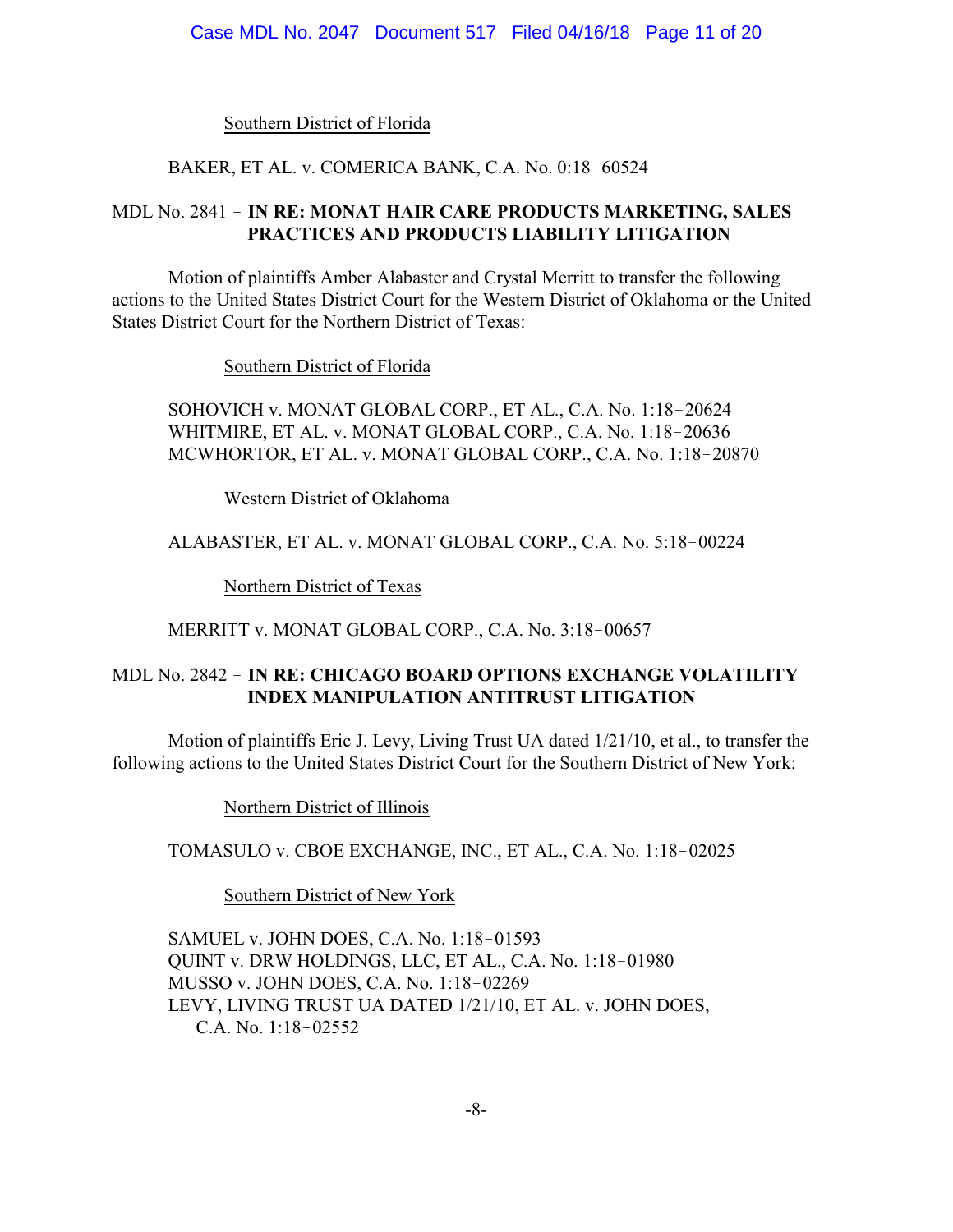## MDL No. 2843 ! **IN RE: FACEBOOK, INC., CONSUMER PRIVACY USER PROFILE LITIGATION**

Motion of plaintiffs Theresa Beiner, et al., to transfer the following actions to the United States District Court for the Northern District of California:

Northern District of California

PRICE v. FACEBOOK, INC., ET AL., C.A. No. 3:18-01732 RUBIN v. FACEBOOK, INC., ET AL., C.A. No. 3:18-01852 O'KELLY v. FACEBOOK, INC., ET AL., C.A. No. 3:18-01915 BEINER, ET AL. v. FACEBOOK, INC., ET AL., C.A. No. 3:18-01953 GENNOCK, ET AL. v. FACEBOOK, INC., ET AL., C.A. No. 4:18-01891

Northern District of Illinois

COMFORTE, ET AL. v. CAMBRIDGE ANALYTICA, ET AL., C.A. No. 1:18-02120

District of New Jersey

MALSKOFF, ET AL. v. FACEBOOK, INC., ET AL., C.A. No. 2:18-04451

Southern District of Texas

LODOWSKI v. FACEBOOK, INC., ET AL., C.A. No. 4:18-00907

### MDL No. 2844 ! **IN RE: FLORIDA, PUERTO RICO, AND U.S. VIRGIN ISLANDS 2016 AND 2017 HURRICANE SEASONS FLOOD CLAIMS LITIGATION**

Motion of plaintiffs Marcia Samuelson, et al., and Felix Guardiola,, et al., to transfer the following actions to the United States District Court for the Southern District of Florida:

Middle District of Florida

NETKA v. FIRST COMMUNITY INSURANCE COMPANY, C.A. No. 3:18-00180 ACKER, ET AL. v. TOWER HILL PREFERRED INSURANCE COMPANY, C.A. No.  $5:17-00439$ BATISTA, ET AL. v. ALLSTATE INSURANCE COMPANY, C.A. No. 8:17-02081 GUARDIOLA, ET AL. v. AMERICAN BANKERS INSURANCE COMPANY OF FLORIDA, C.A. No. 8:17-02208 AUNER, ET AL. v. TOWER HILL PREFERRED INSURANCE COMPANY, C.A. No. 8:17-02209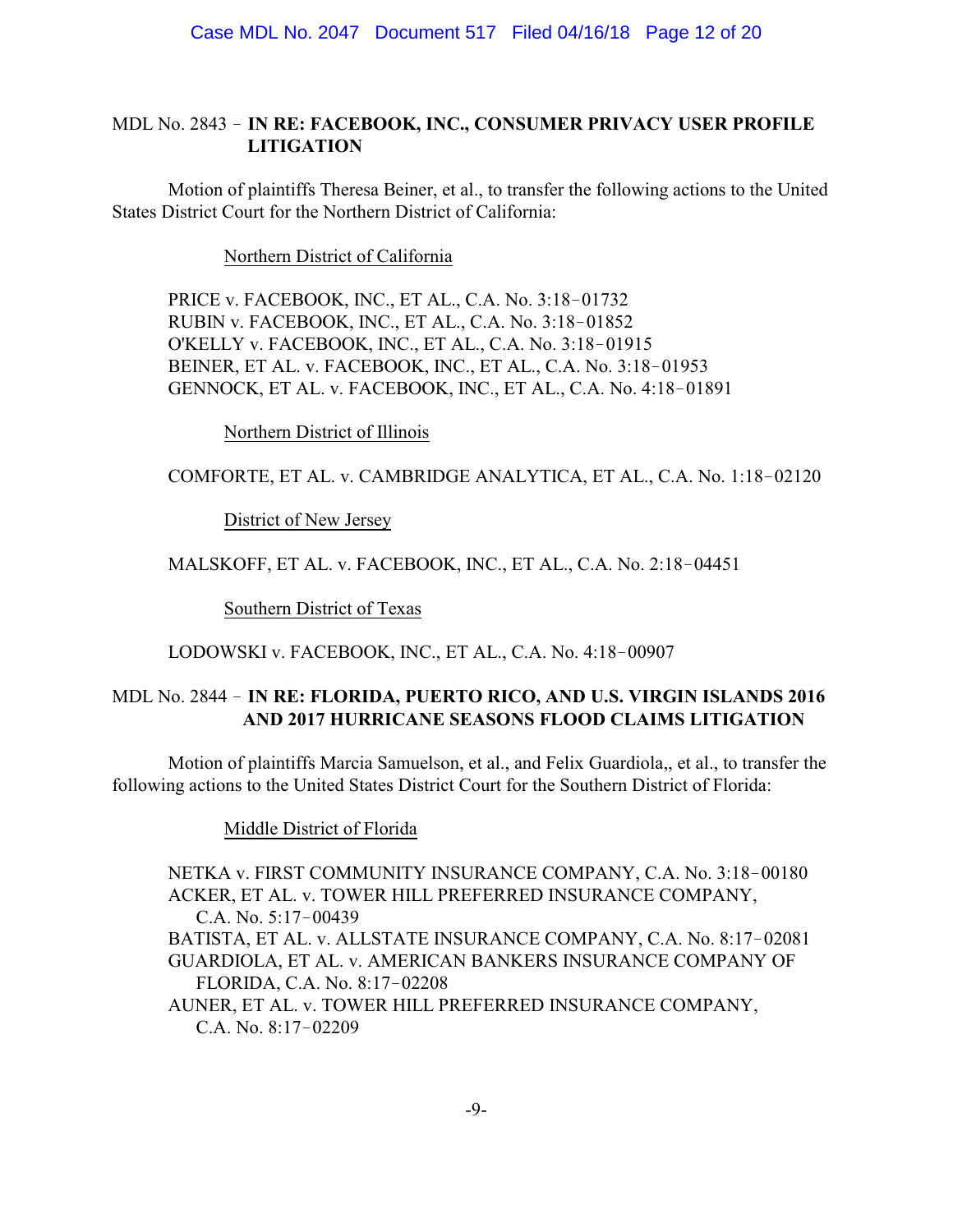GUARDIOLA, ET AL. v. AMERICAN STRATEGIC INSURANCE, C.A. No.  $8:17-02211$ WASSEN, ET AL. v. ALLSTATE INSURANCE COMPANY, C.A. No. 8:17-02213 SAMUELSON, ET AL. v. TOWER HILL PREFERRED INSURANCE COMPANY, C.A. No.  $8:17-02214$ 

SHELDON, ET AL. v. TOWER HILL PREFERRED INSURANCE COMPANY, C.A. No. 8:17-02215

CONNERS v. TOWER HILL PRIME INSURANCE COMPANY, C.A. No. 8:17-02937

Northern District of Florida

CEDAR KEY MARINA II INC. v. WRIGHT NATIONAL FLOOD INSURANCE COMPANY, C.A. No. 1:17-00236 PATE v. ALLSTATE INSURANCE COMPANY, C.A. No. 1:17-00238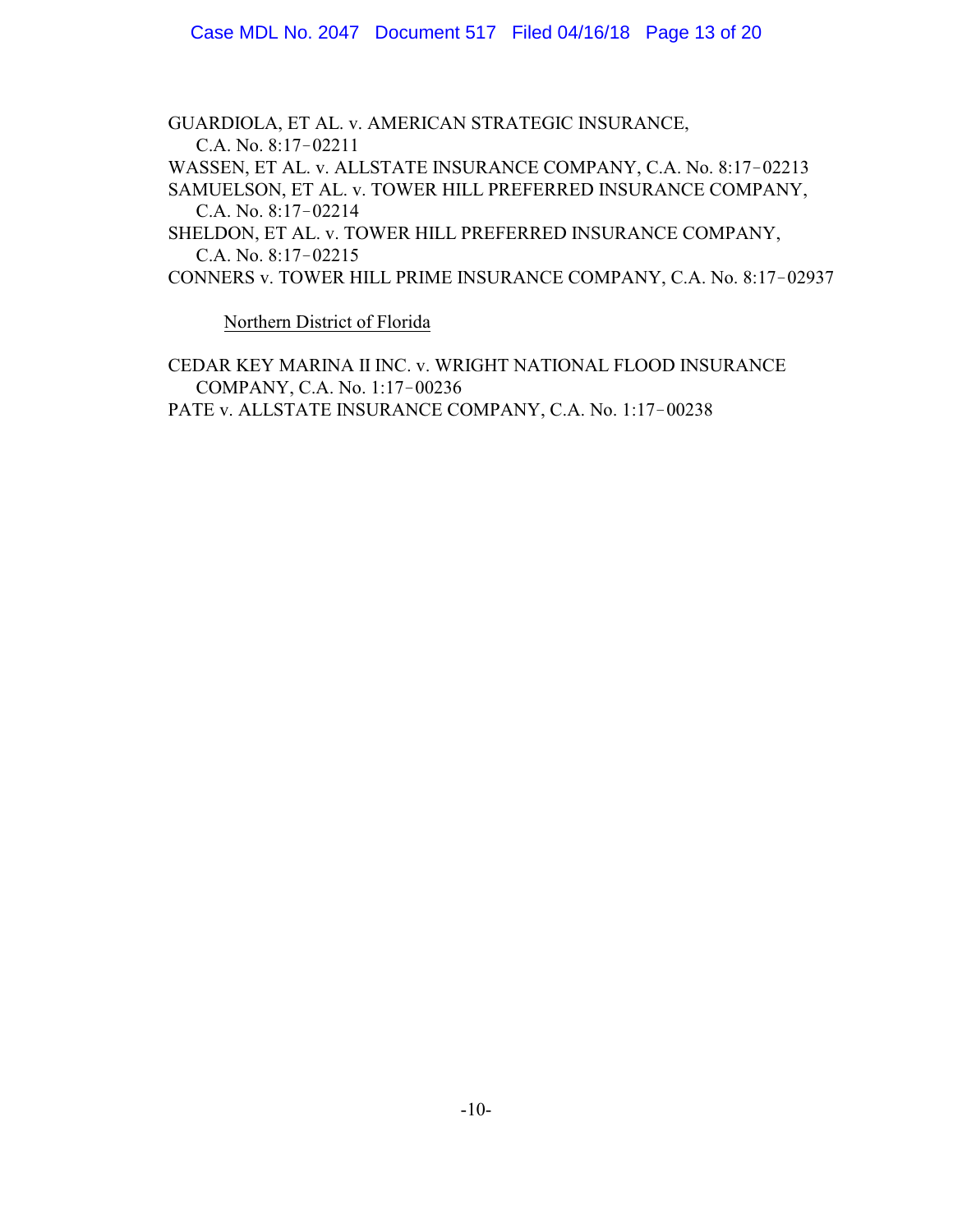## **SECTION B MATTERS DESIGNATED FOR CONSIDERATION WITHOUT ORAL ARGUMENT**

# MDL No. 2047 ! **IN RE: CHINESE**!**MANUFACTURED DRYWALL PRODUCTS LIABILITY LITIGATION**

Oppositions of plaintiffs Andre Amorin, et al., and defendants Taishan Gypsum Co., Ltd., and Tai'an Taishan Plasterboard Co., Ltd., to remand, under 28 U.S.C. § 1407(a), of the following action to the United States District Court for the Southern District of Florida:

Eastern District of Louisiana

AMORIN, ET AL. v. TAISHAN GYPSUM CO., LTD., ET AL., C.A. No. 2:11-01672  $(S.D. Florida, C.A. No. 1:11-22408)$ 

## MDL No. 2158 ! **IN RE: ZIMMER DUROM HIP CUP PRODUCTS LIABILITY LITIGATION**

Motion of plaintiffs David Foscue, et al., for remand, pursuant to 28 U.S.C. § 1407(a), of the following action to the United States District Court for the Western District of Arkansas:

District of New Jersey

FOSCUE, ET AL. v. ZIMMER, INC., ET AL., C.A. No. 2:12-07491 (W.D. Arkansas, C.A. No.  $1:12-01083$ )

### MDL No. 2187 ! **IN RE: C.R. BARD, INC., PELVIC REPAIR SYSTEM PRODUCTS LIABILITY LITIGATION**

Opposition of plaintiff Noetic Specialty Insurance Company to transfer of the following action to the United States District Court for the Southern District of West Virginia:

Eastern District of Virginia

### NOETIC SPECIALTY INSURANCE COMPANY v. MEDTRONIC PLC, C.A. No.  $1:18-00139$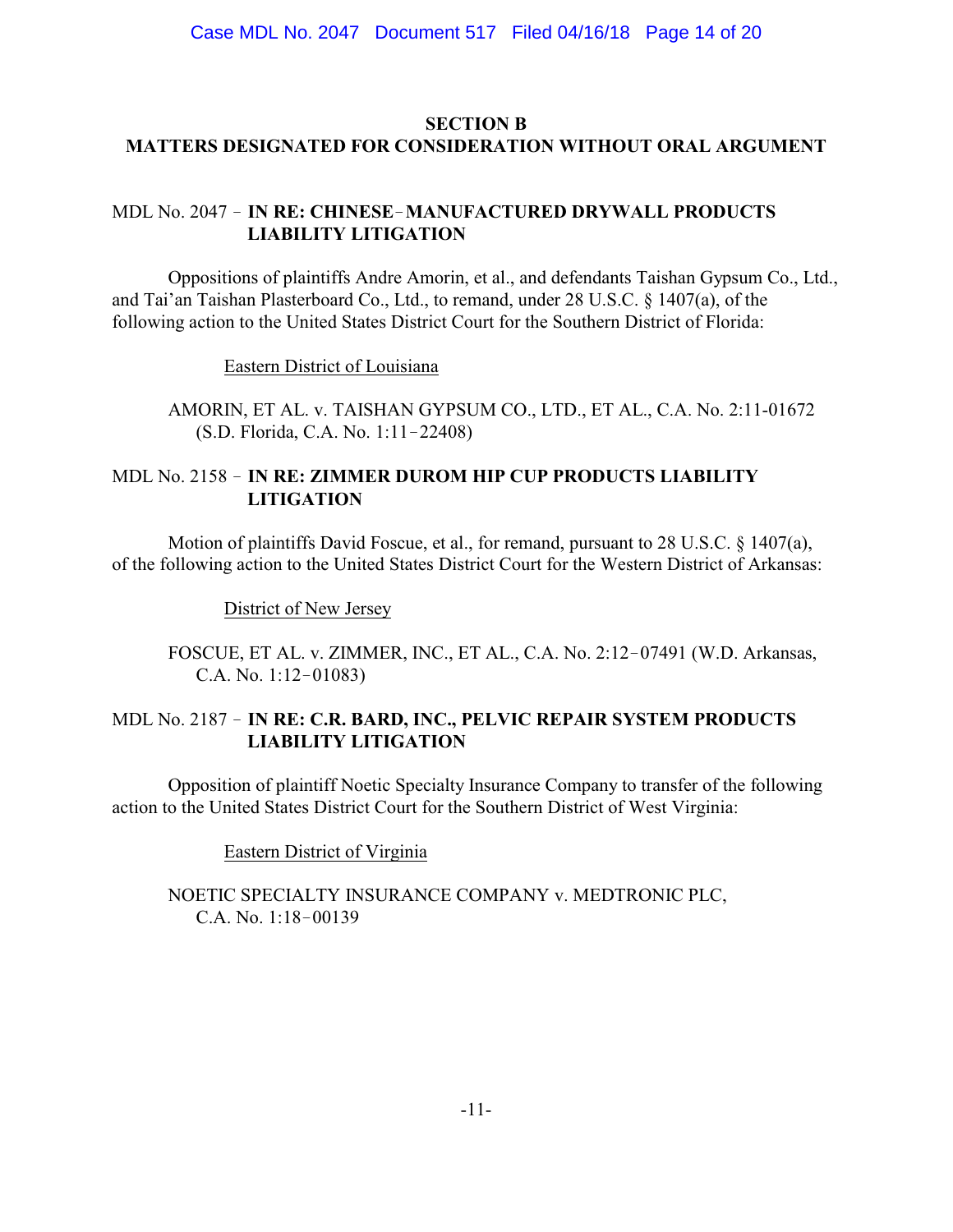## MDL No. 2244 ! **IN RE: DEPUY ORTHOPAEDICS, INC., PINNACLE HIP IMPLANT PRODUCTS LIABILITY LITIGATION**

Motion of relators Dr. Antoni Nargol and Dr. David Langton to transfer the following action to the United States District Court for the Northern District of Texas:

## District of Massachusetts

# UNITED STATES OF AMERICA, ET AL. v. DEPUY ORTHOPAEDICS, INC., ET AL., C.A. No. 1:12-10896

# MDL No. 2428 ! **IN RE: FRESENIUS GRANUFLO/NATURALYTE DIALYSATE PRODUCTS LIABILITY LITIGATION**

Opposition of plaintiffs Josephine Gallardo Hernandez, et al., to transfer of the following action to the United States District Court for the District of Massachusetts:

### Southern District of Texas

# GALLARDO HERNANDEZ, ET AL. v. KIDNEY SPECIALISTS OF SOUTH TEXAS, P.A., ET AL., C.A. No. 2:18-00056

# MDL No. 2543 ! **IN RE: GENERAL MOTORS LLC IGNITION SWITCH LITIGATION**

Opposition of plaintiffs Richard Ronquillo, et al., to transfer of the following action to the United States District Court for the Southern District of New York:

Western District of Texas

### RONQUILLO, ET AL. v. BRAVO SOUTHWEST, LP, ET AL., C.A. No. 3:18-00016

## MDL No. 2575 ! **IN RE: FLUIDMASTER, INC., WATER CONNECTOR COMPONENTS PRODUCTS LIABILITY LITIGATION**

Opposition of defendant Merrimack Mutual Fire Insurance Company to transfer of the following action to the United States District Court for the Northern District of Illinois:

District of Massachusetts

## FLUIDMASTER, INC. v. MERRIMACK MUTUAL FIRE INSURANCE COMPANY, C.A. No.  $1:18-10260$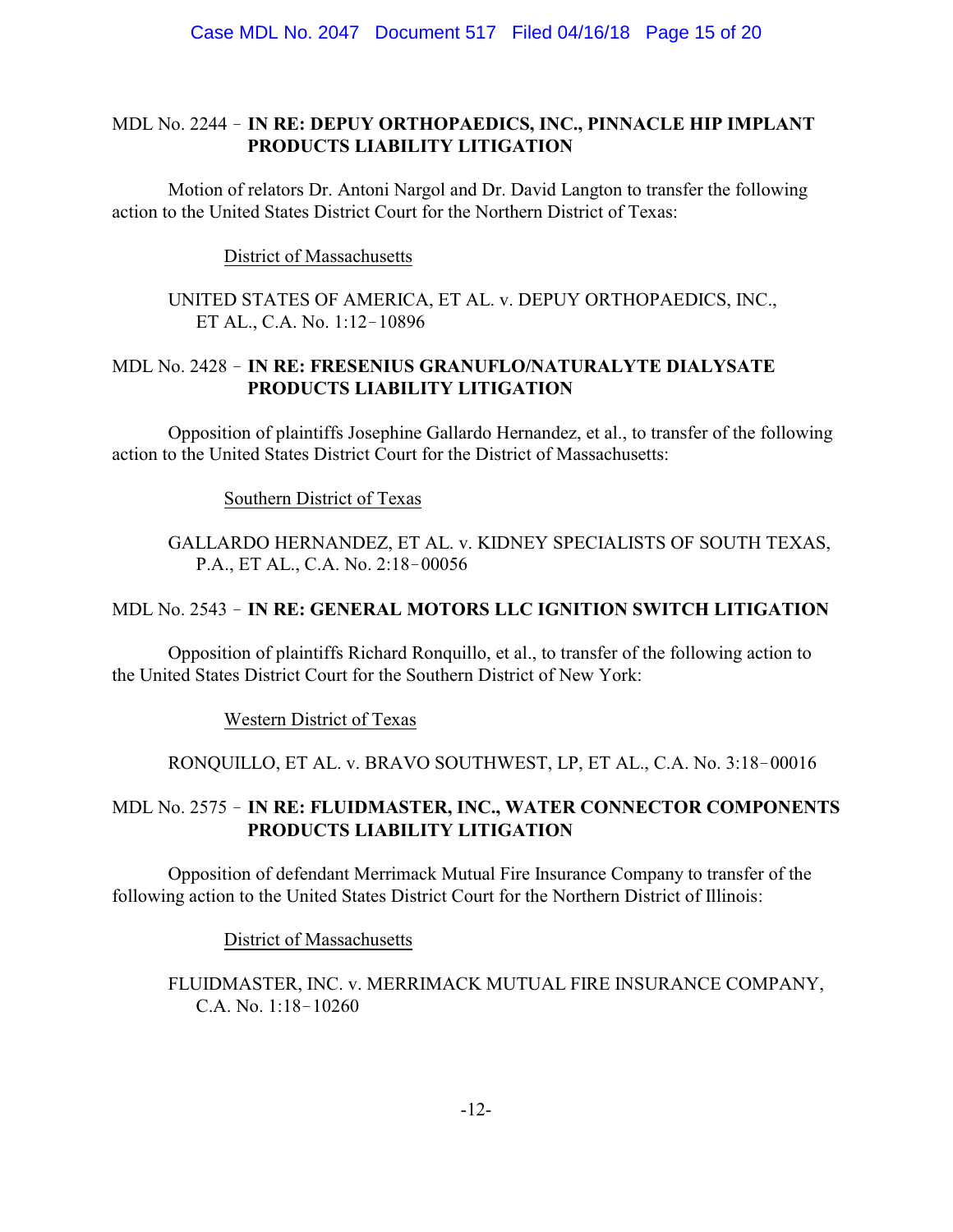#### MDL No. 2599 ! **IN RE: TAKATA AIRBAG PRODUCTS LIABILITY LITIGATION**

Oppositions of plaintiff William Hogan, Jr., and defendant Mercedes-Benz USA, LLC, to transfer of their respective following actions to the United States District Court for the Southern District of Florida:

Middle District of Florida

HOGAN v. GOMEZ, ET AL., C.A. No. 2:18-00134

Northern District of Georgia

## MAESTRI v. MERCEDES-BENZ USA, LLC, ET AL., C.A. No. 1:18-01070

## MDL No. 2738 ! **IN RE: JOHNSON & JOHNSON TALCUM POWDER PRODUCTS MARKETING, SALES PRACTICES AND PRODUCTS LIABILITY LITIGATION**

Oppositions of plaintiffs to transfer of their respective following actions to the United States District Court for the District of New Jersey:

Northern District of Illinois

FRYE v. JOHNSON & JOHNSON, ET AL., C.A. No. 1:18-00940

Eastern District of Missouri

GAVIN, ET AL. v. JOHNSON & JOHNSON CONSUMER, INC., ET AL., C.A. No.  $4:18-00212$ REISING, ET AL. v. JOHNSON & JOHNSON, ET AL., C.A. No. 4:18-00380

Eastern District of Pennsylvania

STORM, ET AL. v. JOHNSON & JOHNSON, ET AL., C.A. No. 2:18-01049

### MDL No. 2741 ! **IN RE: ROUNDUP PRODUCTS LIABILITY LITIGATION**

Opposition of plaintiff Ralph A. Applegate transfer of the following action to the United States District Court for the Northern District of California:

Southern District of Ohio

APPLEGATE v. MONSANTO COMPANY, C.A. No. 2:18-00045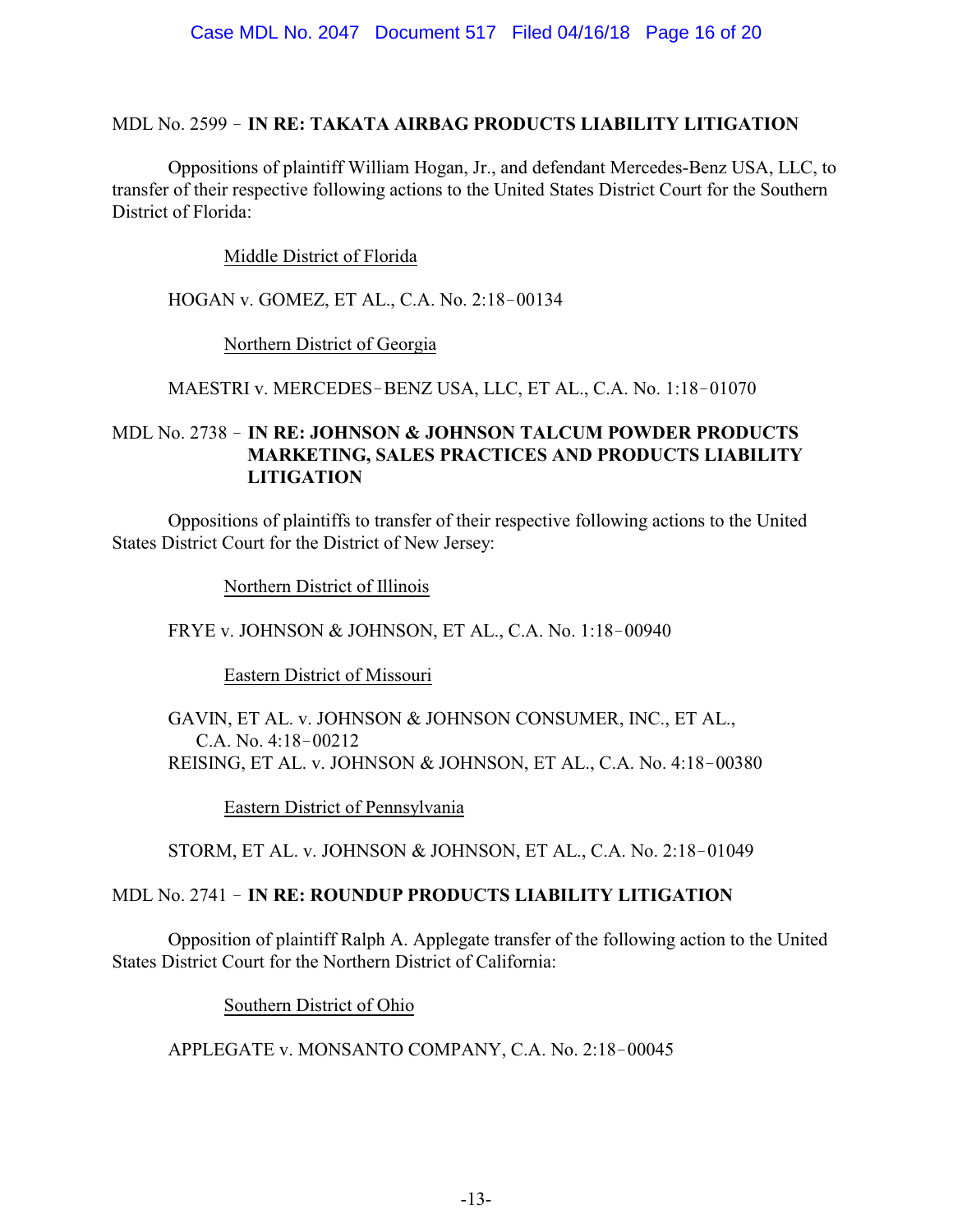## MDL No. 2775 ! **IN RE: SMITH & NEPHEW BIRMINGHAM HIP RESURFACING (BHR) HIP IMPLANT PRODUCTS LIABILITY LITIGATION**

Opposition of plaintiff Francis Gregg Proudfoot, II, to transfer of the *Proudfoot* action to the United States District Court for the District of Maryland and motions of plaintiffs Michael Tipsord, et al., to transfer the *Tipsord* action and defendant Smith & Nephew, Inc., to transfer the *Lafountain*, *McAnneny*, *Bucalo*, and *Shuker* actions to the United States District Court for the District of Maryland:

District of Connecticut

LAFOUNTAIN v. SMITH & NEPHEW, INC., ET AL., C.A. No. 3:14-01598 MCANNENY v. SMITH  $&$  NEPHEW, INC., C.A. No. 3:17-00012 PROUDFOOT v. SMITH & NEPHEW, INC., C.A. No. 3:17-01106

Central District of Illinois

TIPSORD, ET AL. v. SMITH & NEPHEW, INC., C.A. No. 1:16-01339

Northern District of Illinois

BUCALO, ET AL. v. SMITH & NEPHEW, INC., C.A. No. 1:17-06911

Eastern District of Pennsylvania

### SHUKER, ET AL. v. SMITH & NEPHEW, PLC, ET AL., C.A. No. 5:13-06158

## MDL No. 2800 ! **IN RE: EQUIFAX, INC., CUSTOMER DATA SECURITY BREACH LITIGATION**

Oppositions of plaintiffs Deborah Walton and Cedric Forrest to transfer of their respective following actions to the United States District Court for the Northern District of Georgia:

Southern District of Indiana

WALTON v. EQUIFAX, INC., ET AL., C.A. No. 1:18-00225

Southern District of Texas

FORREST v. EQUIFAX INC., C.A. No. 4:18-00817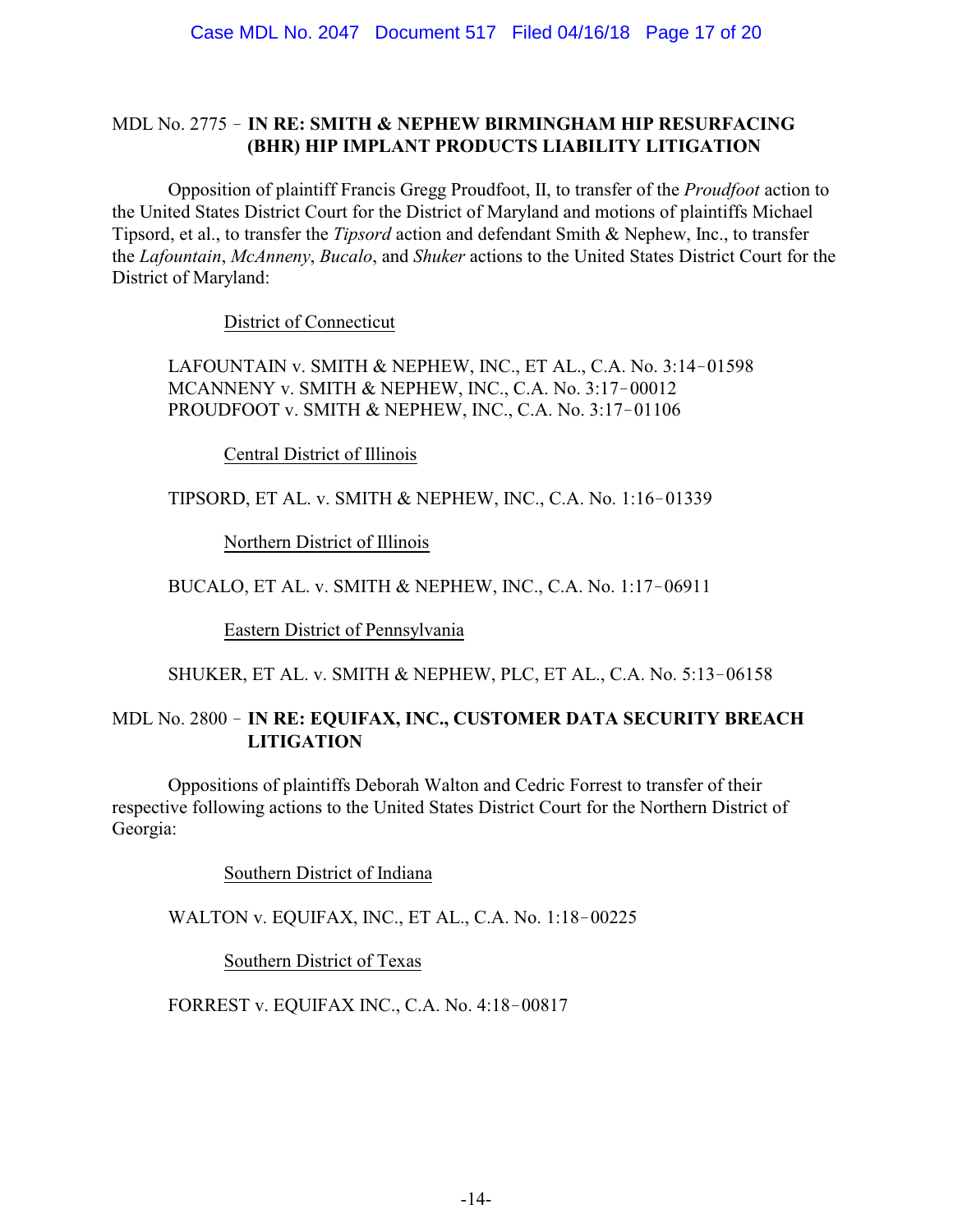#### MDL No. 2804 ! **IN RE: NATIONAL PRESCRIPTION OPIATE LITIGATION**

Oppositions of plaintiffs and defendant Mylan Inc., to transfer of their respective following actions to the United States District Court for the Northern District of Ohio:

District of Delaware

STATE OF DELAWARE v. PURDUE PHARMA L.P., ET AL., C.A. No. 1:18-00383

Middle District of Florida

THE COUNTY OF OSCEOLA v. PURDUE PHARMA L.P., ET AL., C.A. No.  $6:18-00164$ 

Eastern District of Kentucky

COMMONWEALTH OF KENTUCKY, ET AL. v. MCKESSON CORPORATION,  $C.A. No. 3:18-00010$ 

Eastern District of Louisiana

ST. BERNARD PARISH GOVERNMENT v. PURDUE PHARMA L.P., ET AL., C.A. No. 2:18-02717

District of Maryland

ANNE ARUNDEL COUNTY, MARYLAND v. PURDUE PHARMA L.P., ET AL., C.A. No.  $1:18-00519$ 

District of Montana

STATE OF MONTANA v. PURDUE PHARMA, ET AL., C.A. No. 6:18-00033

Eastern District of Oklahoma

THE CHEROKEE NATION v. MCKESSON CORPORATION, ET AL., C.A. No.  $6:18-00056$ 

Eastern District of Texas

COUNTY OF VAN ZANDT v. PURDUE PHARMA, L.P., ET AL., C.A. No.  $6:18-00064$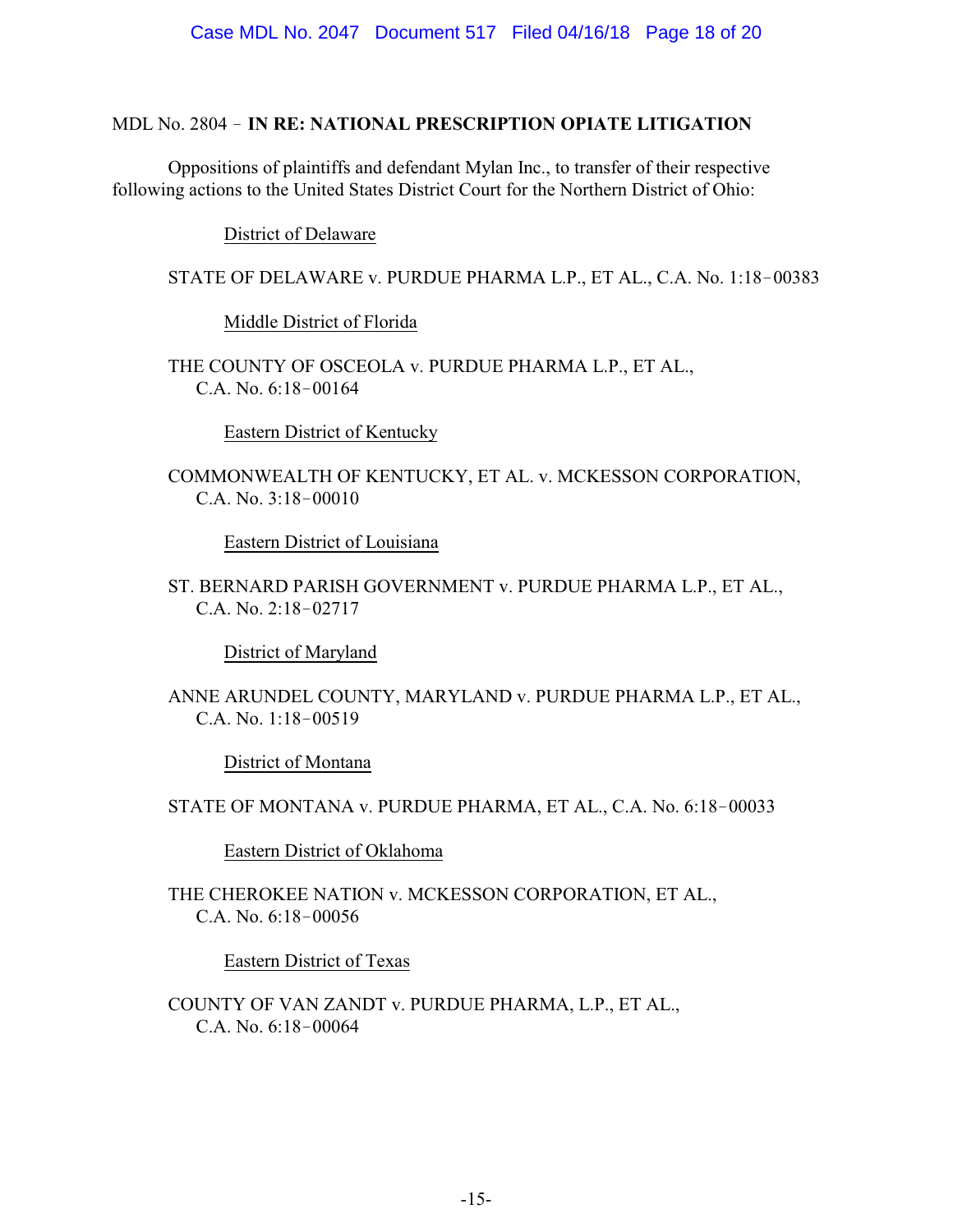#### Case MDL No. 2047 Document 517 Filed 04/16/18 Page 19 of 20

Southern District of Texas

## COUNTY OF HARRIS v. PURDUE PHARMA L.P., ET AL., C.A. No. 4:18-00490

Southern District of West Virginia

THE COUNTY COMMISSION OF CLAY COUNTY v. PURDUE PHARMA, L.P., ET AL., C.A. No. 2:18-00413